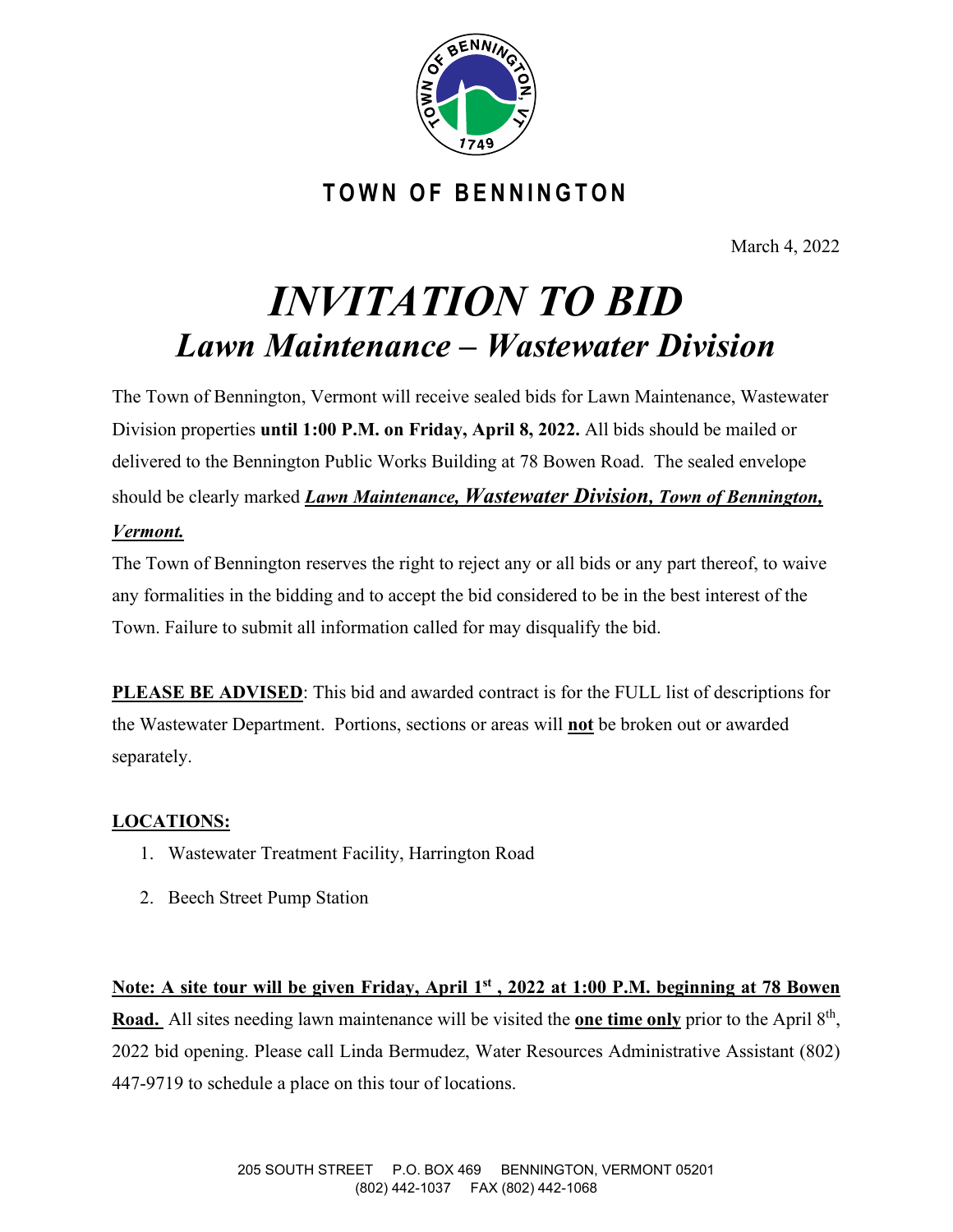#### **Town of Bennington SPECIFICATIONS for Lawn Maintenance**

#### **Wastewater Division**

The contractor shall maintain the grounds immediately adjacent to the facility including trimming around buildings, tanks, along fences and around landscaping each time of mowing.

Maintenance shall mean mowing and trimming grass area to 2" height maximum on a **weekly** basis at the Wastewater Treatment Plant and the Beech Street Pump Station, depending on need or the to the satisfaction of the Water Resources Superintendent or his designee.

Additional trimming work or work beyond this specification shall be on an hourly basis so stated in each bid.

**Contract time**: **April 15, 2022 to March 21st, 2025 (3-Year)** depending on growth and weather conditions.

#### **Contractor shall carry all applicable bonds and insurance including liability and workmen's compensation and show proof thereof with bid submittal.**

Payment to the Contractor will be monthly on an as billed basis. Failure to submit a bill may jeopardize payment. Failure to meet contract specifications may be cause for contract termination and or payment withholding.

For additional information please contact Larry Gates, Asst. Director Public Works at (802) 447- 9707.